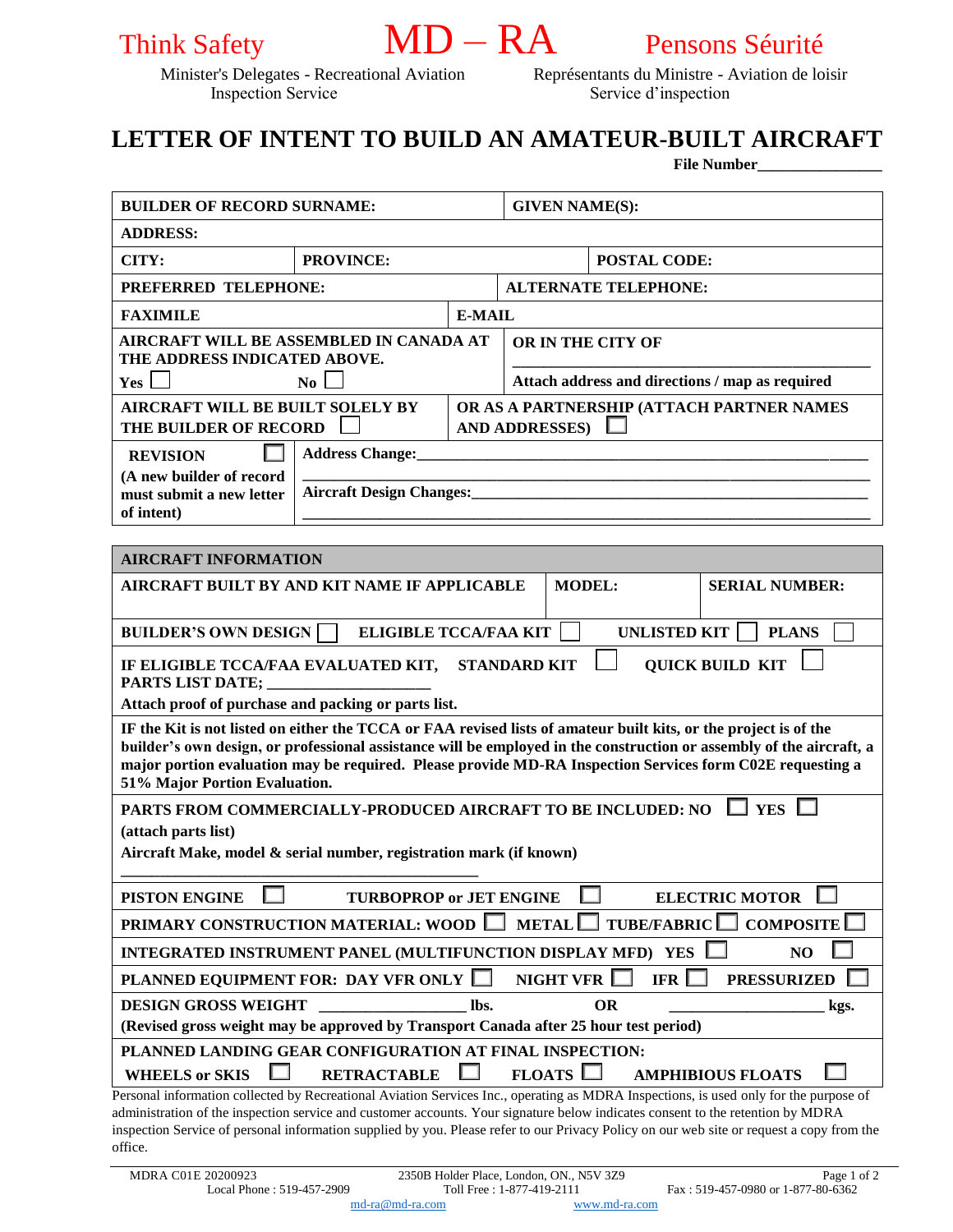# Think Safety **MD** – **RA** Pensons Séurité

Inspection Service Service Service d'inspection

Minister's Delegates - Recreational Aviation Représentants du Ministre - Aviation de loisir

### **Notification of intent to build an amateur-built aircraft**

I, the undersigned, by this letter notify the Minister of Transport of my intention to construct an aircraft, with the intention of making application for a Special Certificate of Airworthiness –Amateur built when construction is complete.

I understand that a Special Certificate of Airworthiness Amateur-built cannot be issued in respect of an aircraft which, amongst other requirements, does not meet the major portion requirement of the aircraft construction, or is not safe for flight.

I understand that an amateur-built aircraft is an aircraft the major portion of which a builder constructs or assembles individually, as a unique project, either from raw materials or from a kit.

I will personally construct or assemble, or personally oversee the construction or assembly, of the major portion of the aircraft.

I understand that a commercially-produced aircraft cannot be converted into an amateur-built aircraft.

I understand that when an amateur-built aircraft project incorporates parts from a type-certified aircraft, those parts may not be credited to the builder during the major portion evaluation.

I will make the aircraft available for inspection in accordance with a schedule acceptable to the Minister,

(a) during construction, for inspection of enclosed areas that will not be accessible after final assembly; and

(b) when the aircraft is fully assembled and equipped, but before the first flight, at the site of the planned test flight.

I understand that the inspections of the aircraft during construction and before first flight do not constitute, and are not to be construed as, evaluations or acceptance of the aircraft design.

I understand that I am responsible for evaluating and accepting the original aircraft design, and any changes incorporated into the design during construction, to ensure that they are adequate, appropriate, and in conformity with the applicable standards.

Information above is true and correct.

Builder's Signature: The Contract of the Contract of Contract Date: The Contract of the Contract of the Contract of Date: The Contract of the Contract of the Contract of the Contract of the Contract of the Contract of the